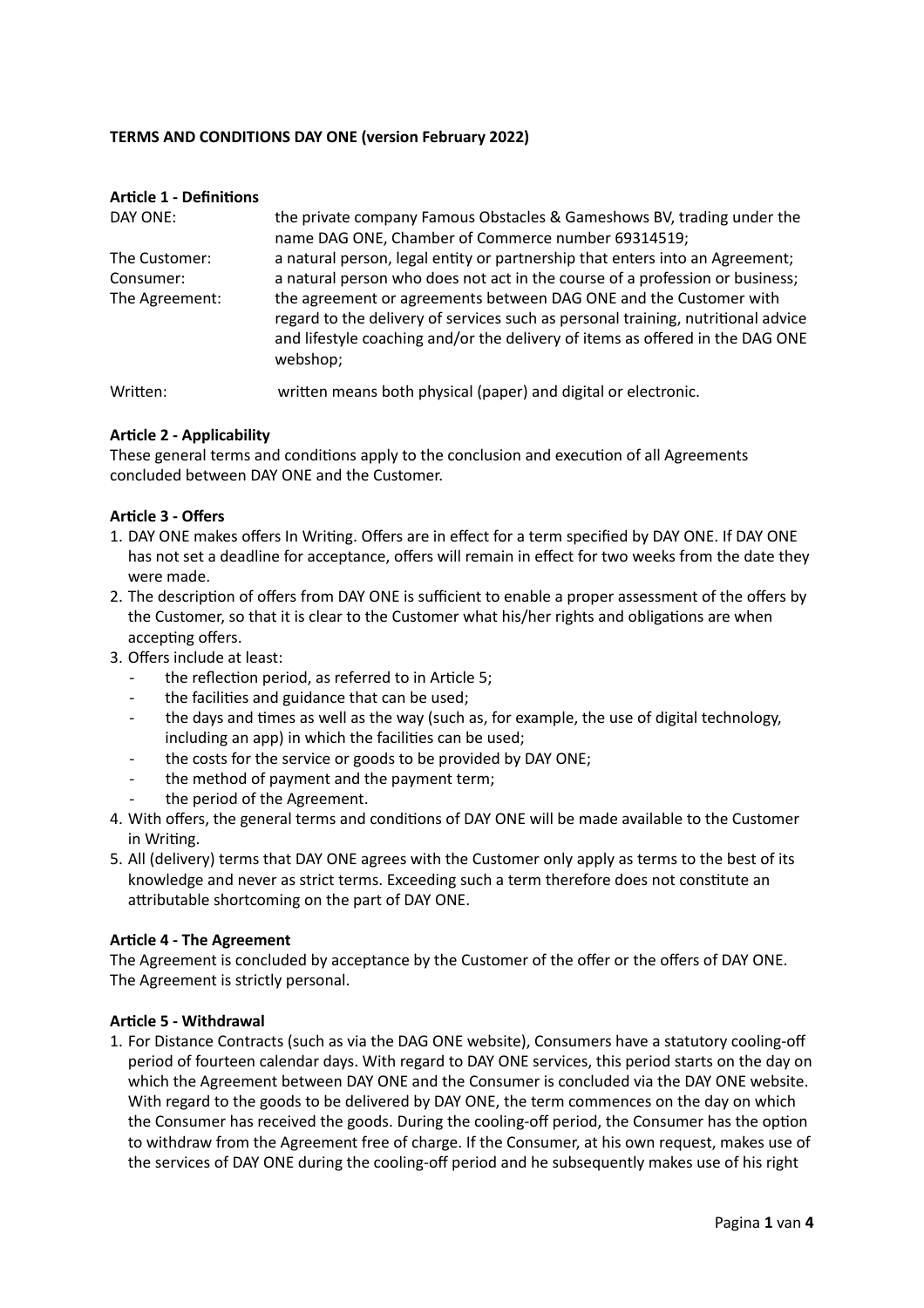of withdrawal, he is not entitled to a refund of the fees paid by him to DAY ONE with regard to the service(s) concerned. )

- 2. The Consumer who wishes to make use of the right of withdrawal, reports this unambiguously and In Writing within the withdrawal period to DAY ONE. The risk and the burden of proof for the correct and timely use of the right of withdrawal rests entirely with the Consumer.
- 3. In the event of timely withdrawal, the Consumer is obliged to return the goods delivered to him/ her with all accessories supplied, in original condition and packaging, to DAY ONE. The direct costs for the return shall be borne by the Consumer.
- 4. Within 14 days of receipt of the returned items or after the Consumer has demonstrated that he/ she has returned the items, whichever is the earlier, DAY ONE will pay the Consumer the full purchase amount and the amount charged to the Consumer. return delivery costs. DAY ONE will use the same payment method that the Consumer has used for that refund, unless the Consumer has agreed to another method of payment.
- 5. DAY ONE is not obliged to reimburse the additional costs to the Consumer associated with a more expensive method of shipping chosen by the Consumer than the least expensive method of standard shipping.

## **Article 6 – Exclusion of withdrawal**

The following items and services are excluded from the right of withdrawal:

- a. Services that have started to be provided DAY ONE within the withdrawal period at the express request of the Consumer and where the Consumer has declared in advance to waive his/her right of withdrawal.;
- b. items that are subject to rapid spoilage or that have a limited shelf life;
- c. goods that have been mixed with other goods by their nature after delivery to the Consumer or a third party designated by him.

### **Article 7 - Payments**

- 1. The Customer always owes a deposit for the provision of services when entering into the Agreement.
- 2. DAY ONE uses a payment term of fourteen (14) days after the invoice date, unless another term has been agreed.
- 3. Services and goods will only be delivered after the relevant invoice has been paid in full.
- 4. After having been given written notice of default, the Client owes the statutory interest as well as the reasonably incurred extrajudicial (collection) costs in the event of late payment of DAG ONE's invoices, without prejudice to DAG ONE's right to order the judicial costs. progress.
- 5. Without prejudice to the provisions of Article 5 of these general terms and conditions (Consumers' right of withdrawal), the Customer is not entitled to a refund of the fees paid by him for services if the Customer has started purchasing the services of DAY ONE and subsequently renounces it for reasons of its own. of further purchase of the services of DAY ONE.

# **Article 8 - Obligations of the Customer**

- 1. The Customer adheres to the instructions and the (household) regulations given by DAY ONE at the location of DAY ONE.
- 2. The Customer is obliged to follow the instructions of the DAY ONE or the employees appointed by it. The Customer is not permitted to use devices or facilities with which the Customer is not familiar. If the Customer is not familiar with one or more devices or facilities, he/she must make this known to DAY ONE, so that DAY ONE can provide an explanation.
- 3. The Customer is not permitted to use the equipment and facilities if he is under the influence of alcohol, drugs, medication or substances designated as doping.
- 4. Prior to participating in one or more programs and/or activities as offered by DAY ONE, the Client is obliged to ascertain that such participation, including (but not limited to) following nutritional advice, is medically responsible for him/her. is. The Customer is obliged to report a medical contraindication known to him/her for the services and/or items to be purchased at DAY ONE to DAY ONE.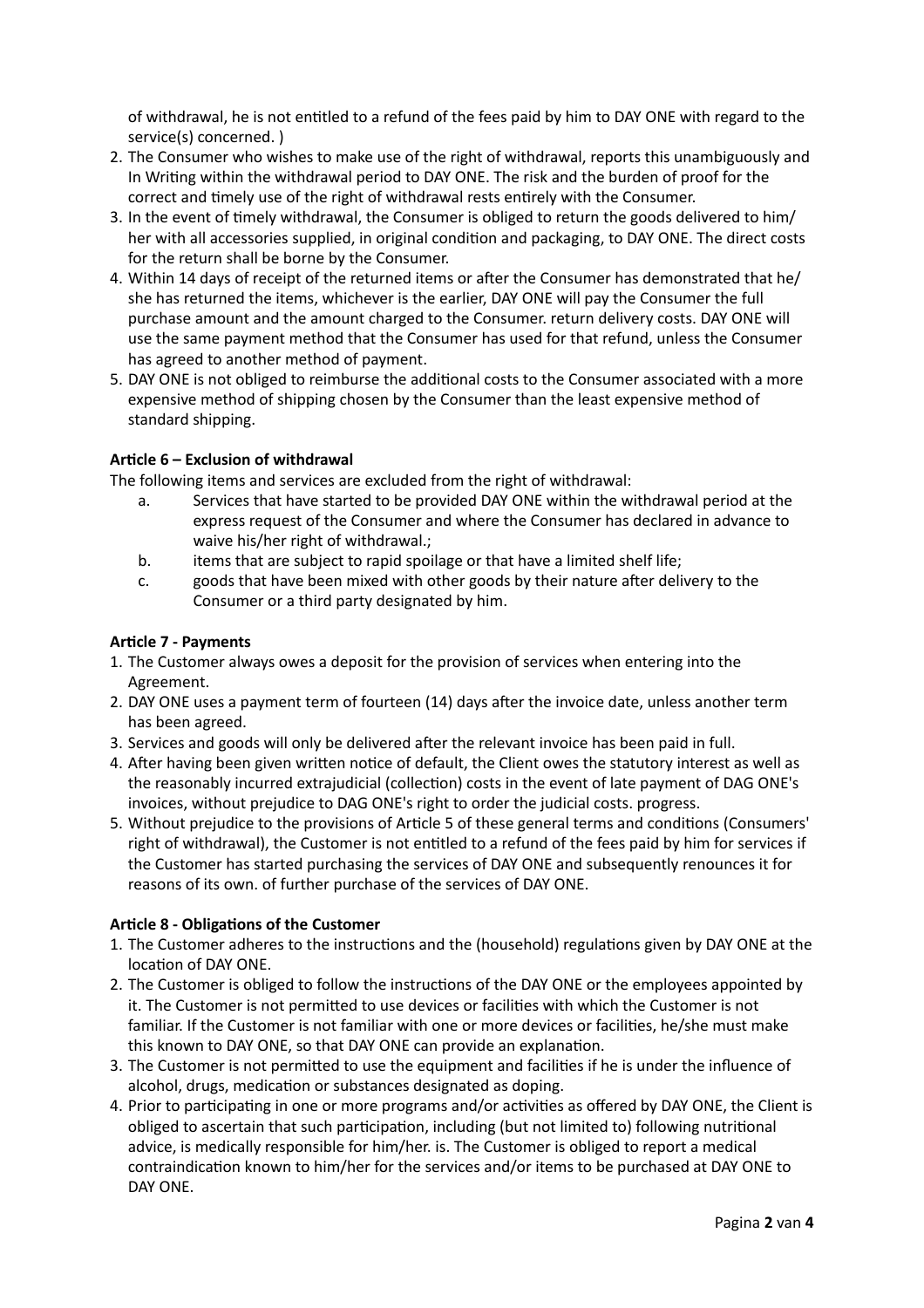5. The Customer must notify the DAY ONE of changes in the postal address, e-mail address, bank account number and telephone number in a timely manner in writing or electronically.

# **Article 9 - Limitation of liability, deductible, indemnification**

- 1. DAY ONE is not liable for any loss or damage arising from, by or in connection with the performance of the services for the Customer. More in particular, DAG ONE is not liable for any loss or damage, death, illness or physical or mental injury arising from, by or in connection with the performance of its services, except for intent and gross negligence on the part of DAG ONE .
- 2. Participation in the program and/or activities of DAY ONE and the purchase of the services of DAY ONE is entirely at the risk of the Customer. Advice with regard to training, nutrition and coaching from DAY ONE is always without obligation and is followed by the Customer entirely at his own risk or not.
- 3. Without prejudice to the provisions of paragraphs 1 and 2 of this article, DAY ONE will in no case be liable for more than the amount equal to the invoice value excluding VAT of the services concerned, or the amount that its liability insurer pays out to it in the relevant case.
- 4. Insofar as the Agreements relate to the provision of services, DAG ONE has best efforts obligations and no result obligations.
- 5. The Customer is liable to DAG ONE for damage as a result of an attributable shortcoming in the fulfillment of its obligations under the Agreement and/or as a result of an unlawful act by the Customer, as well as for damage that is for account and risk under the law or custom. comes from the consumer.
- 6. The Customer indemnifies DAG ONE and its employees against all claims from third parties, including the reasonable costs of legal assistance, that are in any way related to or arise from the services that DAG ONE provides, except in the case of intent and gross negligence on the part of DAG ONE .

### **Article 10 - Intellectual property rights**

- 1. The intellectual property rights in the training and nutrition schedules, advice, digital data carriers, photos, images and the like published by DAY ONE are vested in DAY ONE.
- 2. Reproducing or copying the aforementioned data and/or providing, displaying and/or making that data available to third parties in any way whatsoever is not permitted without the prior written permission of DAG ONE. In the event of a violation of this provision, the Customer owes an immediately due and payable fine to DAY ONE of € 5,000 and of € 250 per day for each day or part thereof that the violation continues, the latter with a maximum of € 5,000. -. The liability of one or more fines under this article does not affect the right of DAY ONE to compensation for the actual damage suffered as a result of the violation.

### **Article 11 - Force majeure**

- 1. If DAY ONE is unable to fulfill its obligations towards the Customer due to a non-attributable shortcoming (force majeure), those obligations will be suspended for the duration of the force majeure situation.
- 2. Force majeure of DAY ONE means any circumstance that is independent of the will of DAY ONE, as a result of which the fulfillment of (the relevant part of) its obligations towards the Customer is prevented, delayed or made uneconomical, as a result of which the fulfillment of these obligations does not reasonably apply. DAY ONE may be required.
- 3. If a force majeure situation has lasted longer than 50 days, the parties have the right to terminate the Agreement by written dissolution. What has already been performed pursuant to the Agreement will then be settled proportionately, without the parties owing each other anything further.

### **Article 12 - Dissolution**

1. DAY ONE is entitled to dissolve the Agreement without any notice of default or judicial intervention if: